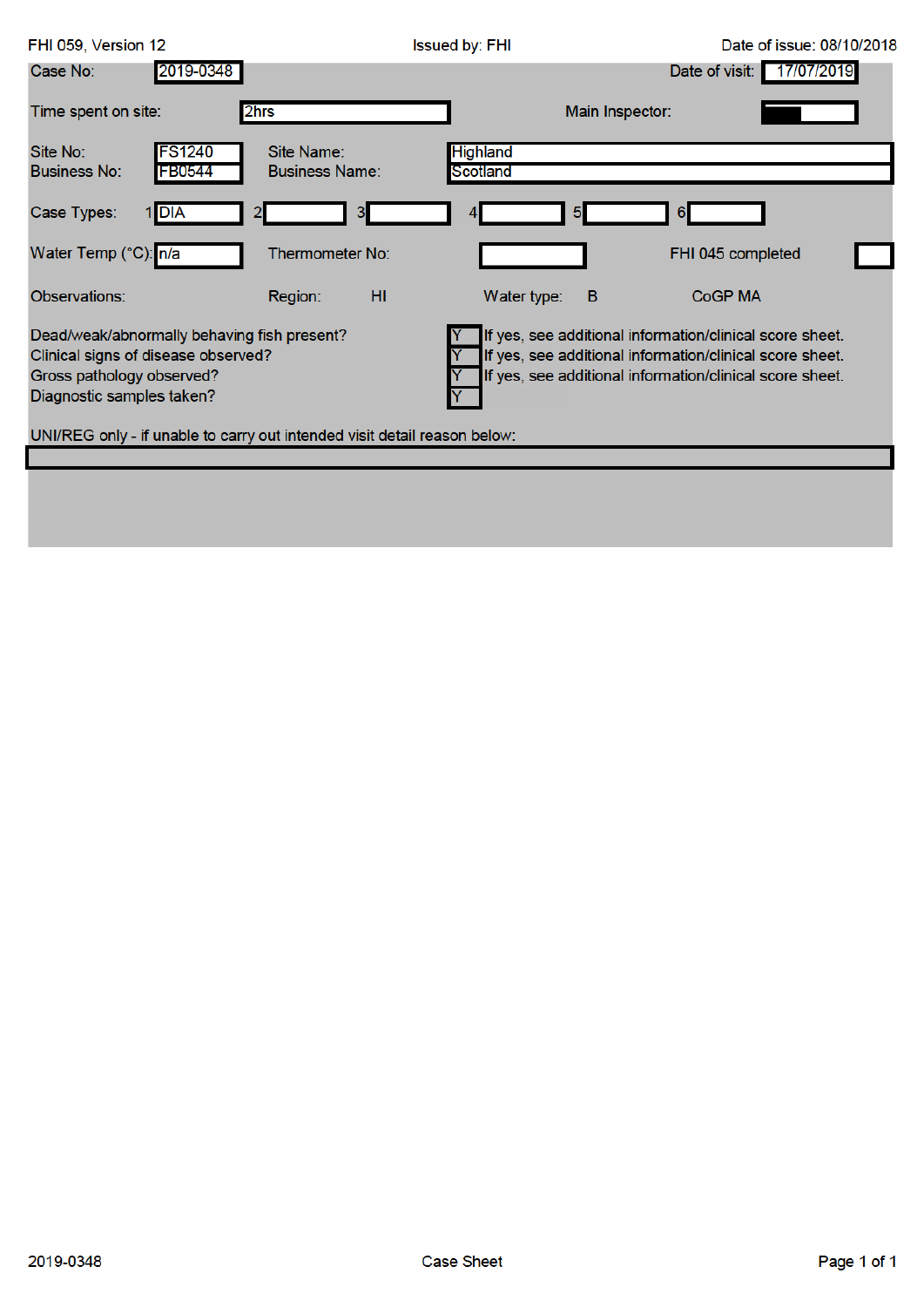## **Additional Case Information:**

One frozen fish collected for sampling - dead fish reported to have been removed from pool - NG945899.

WRFT obtained a licence to remove moribund salmon from river for sampling. Accompanied trust director on inspection of river from pool that moribund fish had been observed down to the pool at mouth of river. No dead or moribund fish observed. It was report that a total of 11 fish had been observed with similar signs to the dead fish removed and frozen. 6 fish were reported to have been in the pool on Friday 12th, however, that stretch of the river hadn't been fished over weekend. 4 dead salmon have reportedly been removed. The fish had all been observed over the previous couple of weeks. No other rivers in area reported to have been affected.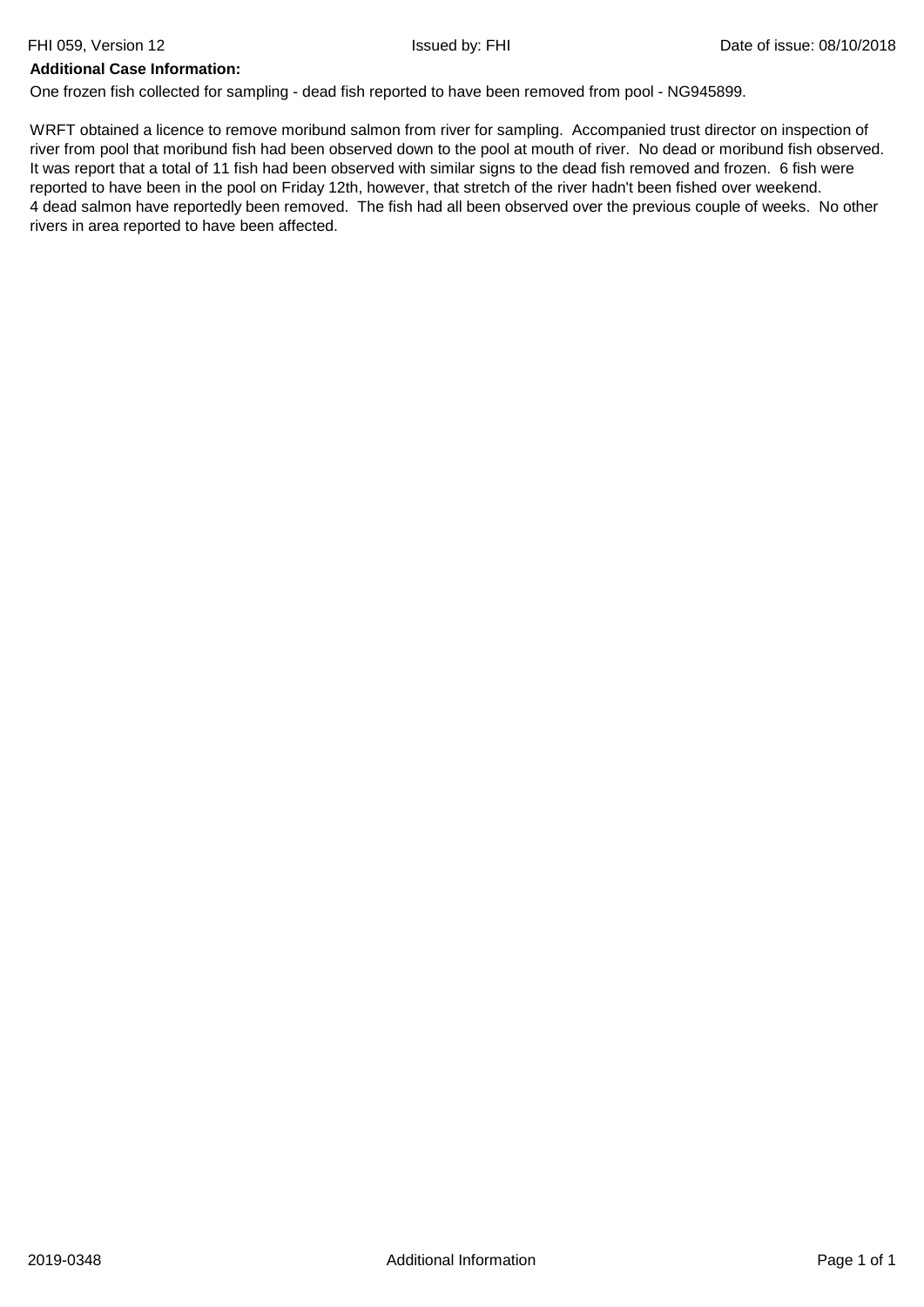|                      | FHI 059, Version 12                       |                               |                             |           |          |               |            |           | <b>Issued by: FHI</b>       |           |         |                      |                 |
|----------------------|-------------------------------------------|-------------------------------|-----------------------------|-----------|----------|---------------|------------|-----------|-----------------------------|-----------|---------|----------------------|-----------------|
|                      | Case no:                                  | 2019-0348                     |                             | Site No:  |          | <b>FS1240</b> |            |           | Date of visit/<br>Sampling: |           |         | 17/07/2019           | 17 <sub>1</sub> |
|                      | Priority samples:                         |                               |                             | <b>BA</b> |          | PA            |            | <b>MG</b> |                             | HI        |         |                      |                 |
|                      | Time sampling<br>starts/ends:             |                               | 16:00:00                    |           | 16:30:00 |               | Inspector: |           |                             |           | VMD No. |                      |                 |
|                      | <b>Environmental conditions:</b>          |                               | 1 Indoors                   |           |          | 3             |            |           |                             | 5         |         |                      |                 |
|                      | Summary samples                           | <b>HIST</b>                   |                             | <b>BA</b> | Y        | <b>MG</b>     |            | VI        |                             | <b>PA</b> |         | <b>Total Samples</b> |                 |
|                      | <b>Add Fish/Pools - click</b>             |                               |                             |           |          |               |            |           |                             |           |         |                      |                 |
|                      | Pool/Fish No                              | F <sub>1</sub>                | P <sub>1</sub>              |           |          |               |            |           |                             |           |         |                      |                 |
|                      | <b>Fish nos</b>                           |                               | 1                           |           |          |               |            |           |                             |           |         |                      |                 |
|                      | Pool Group                                | P <sub>1</sub>                | P <sub>1</sub>              |           |          |               |            |           |                             |           |         |                      |                 |
|                      | <b>Species</b>                            | <b>SAL</b>                    | <b>SAL</b>                  |           |          |               |            |           |                             |           |         |                      |                 |
|                      | Average weight                            | 4kg                           | 4kg                         |           |          |               |            |           |                             |           |         |                      |                 |
|                      | <b>Sex</b>                                |                               | <b>Female</b> Female        |           |          |               |            |           |                             |           |         |                      |                 |
|                      | <b>Water Type</b>                         | <b>FW</b>                     | <b>FW</b>                   |           |          |               |            |           |                             |           |         |                      |                 |
| <b>Stock Details</b> | <b>Stock Origin</b><br><b>Facility No</b> | <b>Wild - Little Gruinard</b> | Gruinard<br>Little<br>Wild- |           |          |               |            |           |                             |           |         |                      |                 |
|                      |                                           | N/A                           | N/A                         |           |          |               |            |           |                             |           |         |                      |                 |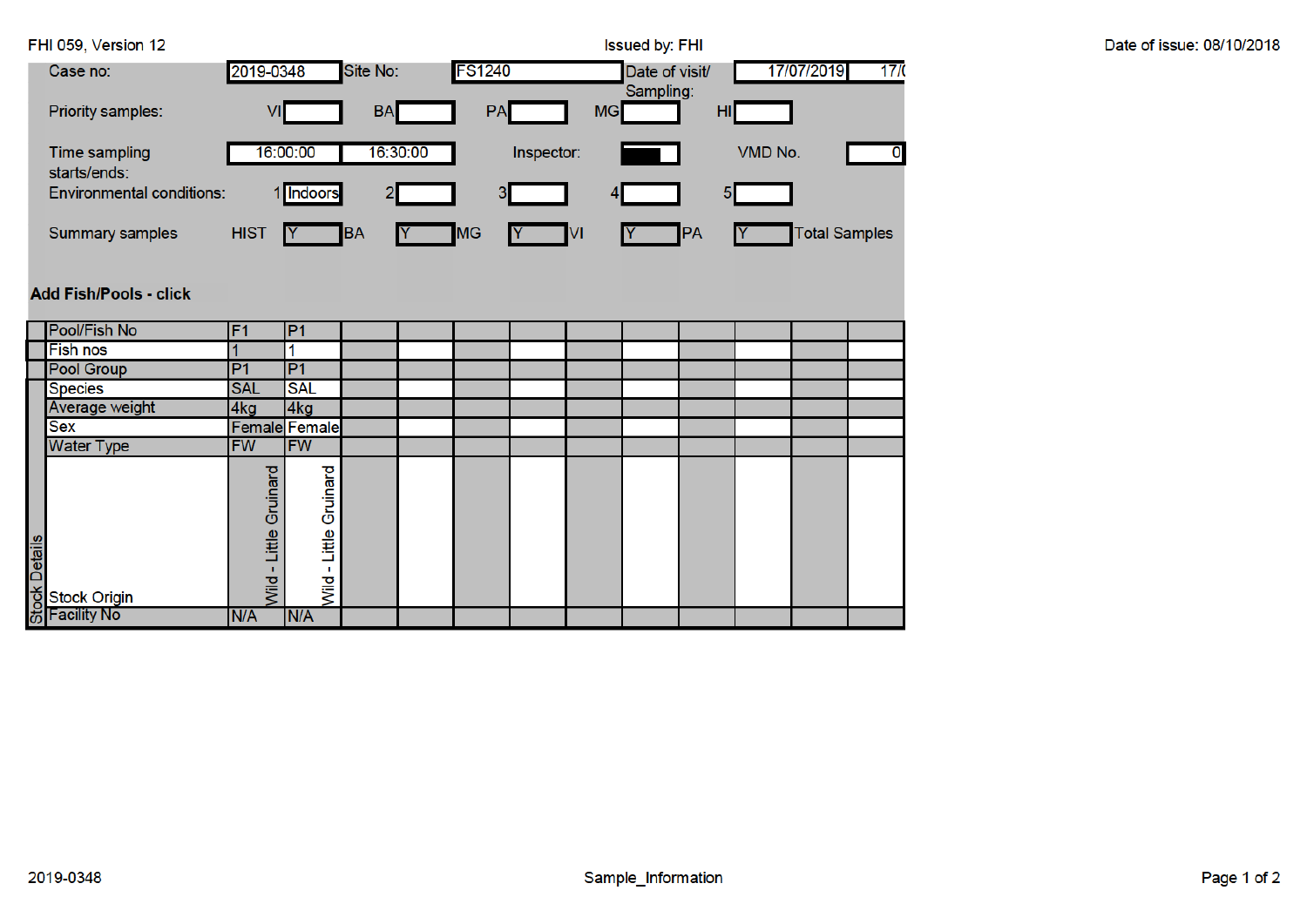| 07/2019 Additional Sample Information:                                                                  |                        |  |  |  |  |  |  |  |  |  |  |  |
|---------------------------------------------------------------------------------------------------------|------------------------|--|--|--|--|--|--|--|--|--|--|--|
| Fish was collected frozen, having been removed from the river by ghillie. Therefore no histology taken. |                        |  |  |  |  |  |  |  |  |  |  |  |
|                                                                                                         | Total Tests assigned 5 |  |  |  |  |  |  |  |  |  |  |  |
|                                                                                                         |                        |  |  |  |  |  |  |  |  |  |  |  |
|                                                                                                         |                        |  |  |  |  |  |  |  |  |  |  |  |
|                                                                                                         |                        |  |  |  |  |  |  |  |  |  |  |  |
|                                                                                                         |                        |  |  |  |  |  |  |  |  |  |  |  |
|                                                                                                         |                        |  |  |  |  |  |  |  |  |  |  |  |
|                                                                                                         |                        |  |  |  |  |  |  |  |  |  |  |  |
|                                                                                                         |                        |  |  |  |  |  |  |  |  |  |  |  |
|                                                                                                         |                        |  |  |  |  |  |  |  |  |  |  |  |
|                                                                                                         |                        |  |  |  |  |  |  |  |  |  |  |  |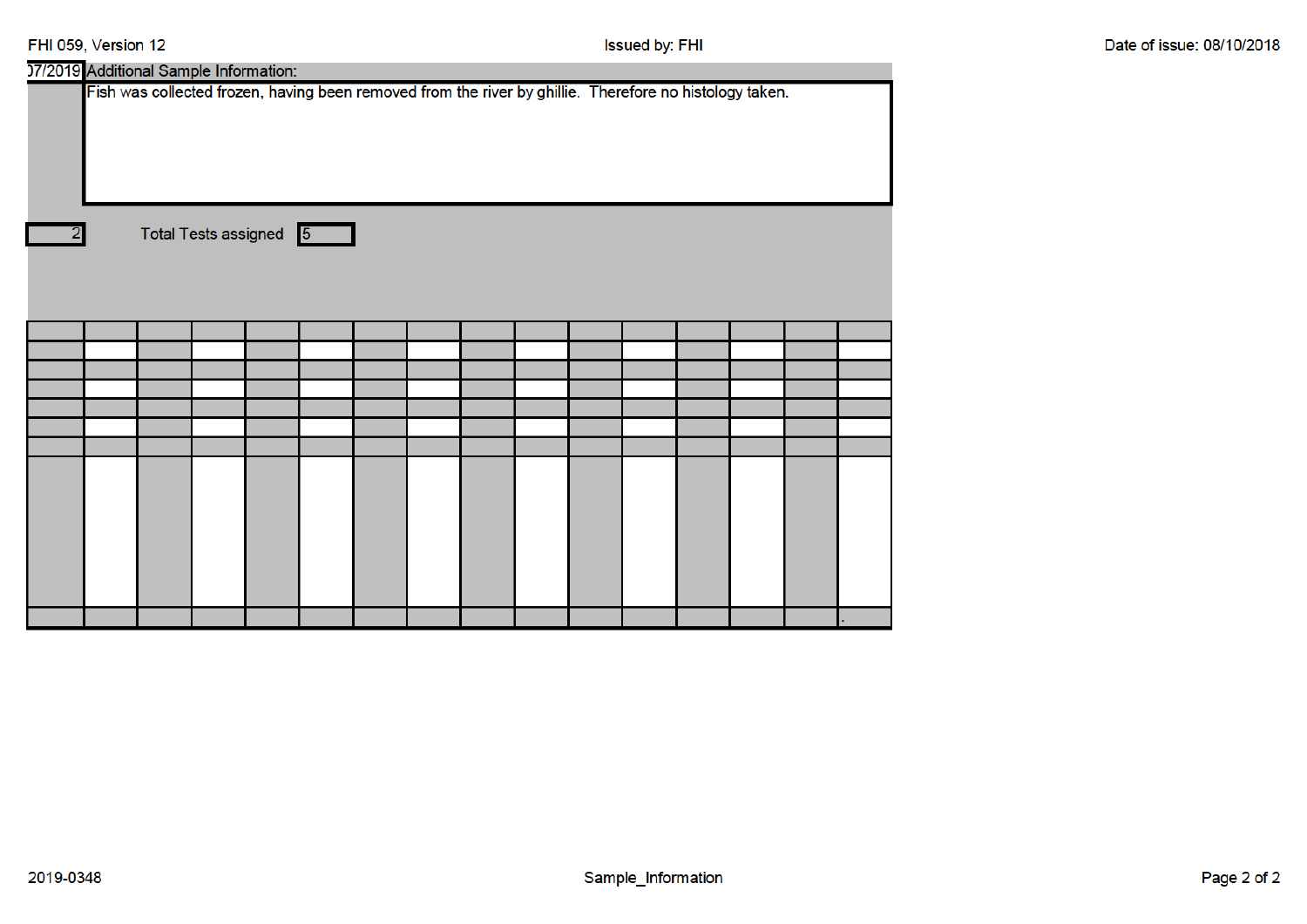FHI 059, Version 12

| Case No:               | 2019-0348     | Date of visit: 17/07/2019 |            |       |      |            |      |            |  |  |
|------------------------|---------------|---------------------------|------------|-------|------|------------|------|------------|--|--|
| Site No:               | <b>FS1240</b> | Inspector:                |            |       |      |            |      |            |  |  |
| <b>Results Summary</b> | Freq.         | Date of Notification      |            |       |      |            |      |            |  |  |
|                        |               | <b>Database</b>           | Insp       | Phone | Insp | Writing    | Insp | $2nd$ Insp |  |  |
| MG_IHN<br>MG_IPN       | 0/1           | 25/07/2019                |            |       |      | 17/06/2020 |      |            |  |  |
|                        | 0/1           | 25/07/2019                |            |       |      | 17/06/2020 |      |            |  |  |
| MG_SAV                 | 0/1           | 25/07/2019                |            |       |      | 17/06/2020 |      |            |  |  |
| MG_VHS                 | 0/1           | 25/07/2019                |            |       |      | 17/06/2020 |      |            |  |  |
| <b>PSFL</b>            | 1/1           | 01/08/2019                |            |       |      | 17/06/2020 |      |            |  |  |
| <b>NSIG</b>            | 1/1           | 01/08/2019                |            |       |      | 17/06/2020 |      |            |  |  |
|                        |               |                           |            |       |      |            |      |            |  |  |
|                        |               |                           |            |       |      |            |      |            |  |  |
|                        |               |                           |            |       |      |            |      |            |  |  |
|                        |               |                           |            |       |      |            |      |            |  |  |
|                        |               |                           |            |       |      |            |      |            |  |  |
|                        |               |                           |            |       |      |            |      |            |  |  |
|                        |               |                           |            |       |      |            |      |            |  |  |
|                        |               |                           |            |       |      |            |      |            |  |  |
|                        |               |                           |            |       |      |            |      |            |  |  |
|                        |               |                           |            |       |      |            |      |            |  |  |
|                        |               |                           |            |       |      |            |      |            |  |  |
|                        |               |                           |            |       |      |            |      |            |  |  |
|                        |               |                           |            |       |      |            |      |            |  |  |
|                        |               |                           |            |       |      |            |      |            |  |  |
|                        |               |                           |            |       |      |            |      |            |  |  |
|                        |               |                           |            |       |      |            |      |            |  |  |
|                        |               |                           |            |       |      |            |      |            |  |  |
|                        |               |                           |            |       |      |            |      |            |  |  |
|                        |               |                           |            |       |      |            |      |            |  |  |
| <b>Report Summary</b>  |               |                           |            |       |      |            |      |            |  |  |
| Case Type<br>DIA       | Date          | Insp                      | $2nd$ Insp |       |      |            |      |            |  |  |
|                        | 17/06/2020    |                           |            |       |      |            |      |            |  |  |
|                        |               |                           |            |       |      |            |      |            |  |  |
|                        |               |                           |            |       |      |            |      |            |  |  |
|                        |               |                           |            |       |      |            |      |            |  |  |
|                        |               |                           |            |       |      |            |      |            |  |  |
|                        |               |                           |            |       |      |            |      |            |  |  |
|                        |               |                           |            |       |      |            |      |            |  |  |
|                        |               |                           |            |       |      |            |      |            |  |  |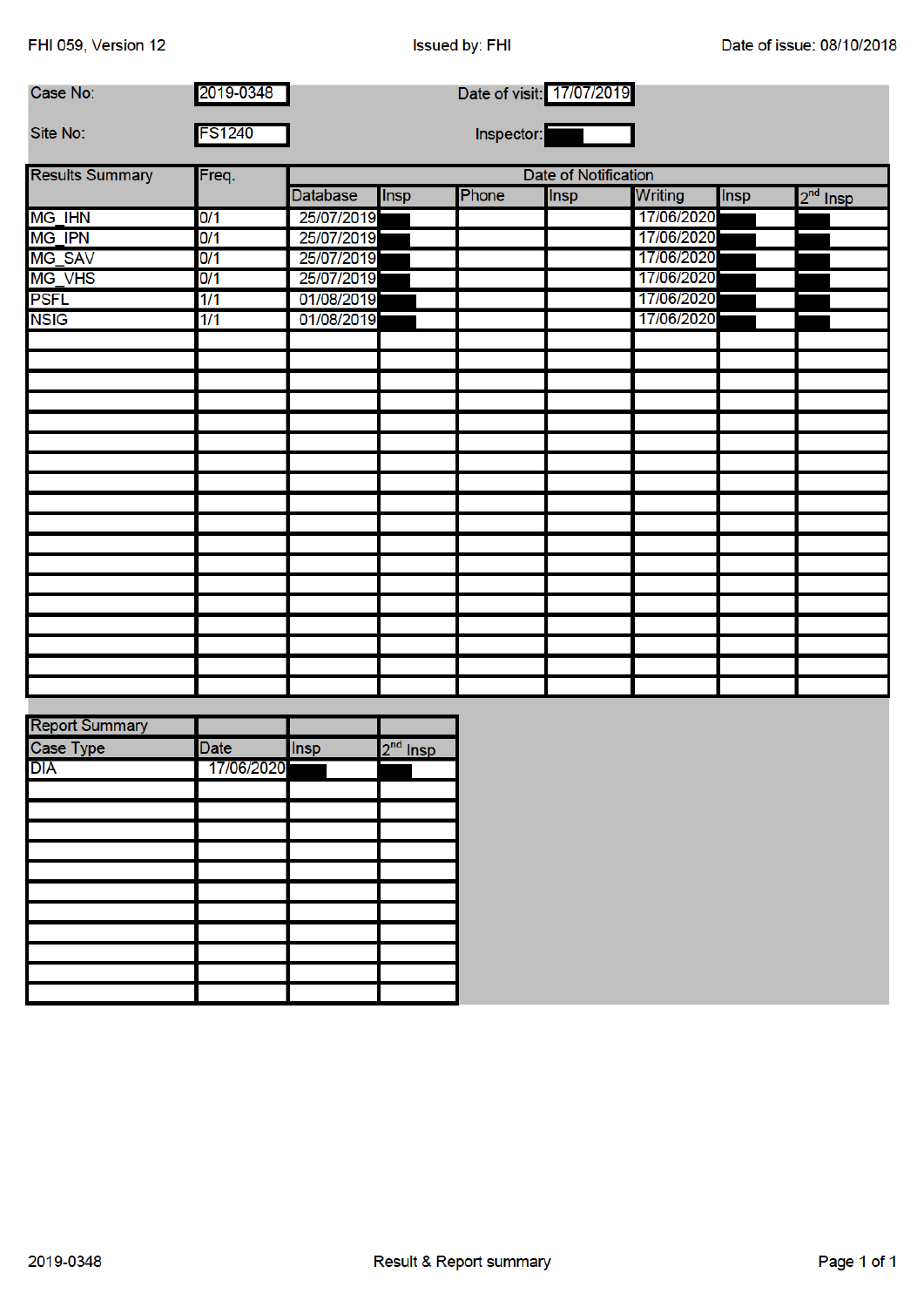# **marinescotland** science



Skye & Wester Ross Fisheries Trust Harbour Centre Gairloch Wester Ross IV21 2BQ

**FISH HEALTH INSPECTORATE VISIT REPORT**

## **SUMMARY FOR INFORMATION OF SITE OPERATOR**

**BUSINESS NO** FB0544 **DATE OF VISIT** 17/07/2019 **SITE NO** FS1240 **SITE NAME** Highland **INSPECTOR CASE NO** 20190348

## **Section 1: Summary**

One frozen fish was collected and sampled on return to the laboratory, *Pseudomonas fluorescens* was identified on the plates taken from gill material of fish one.

A second bacterium observed from the plates taken from kidney material of fish one, this was not fully identified but did not match the characteristics of a known fish pathogen.

Overall the level and purity of growth would not suggest these organisms are the primary source of morbidity; however, *P. fluorescens* has been associated with fish disease.

Please contact myself or the duty inspector should you require any further information, have any queries regarding this report or if any problems develop.

## **Section 2: Case Detail**

## **Observations**

One frozen fish was collected for sampling. The frozen fish had been removed from a pool on the Little Gruinard soon after death. No dead or moribund fish were observed at time of inspection. It was reported that a total of 11 fish had been observed with similar signs to the dead fish that was removed and frozen.

## **Samples**

Samples were collected from one fish according to the table below:

R09